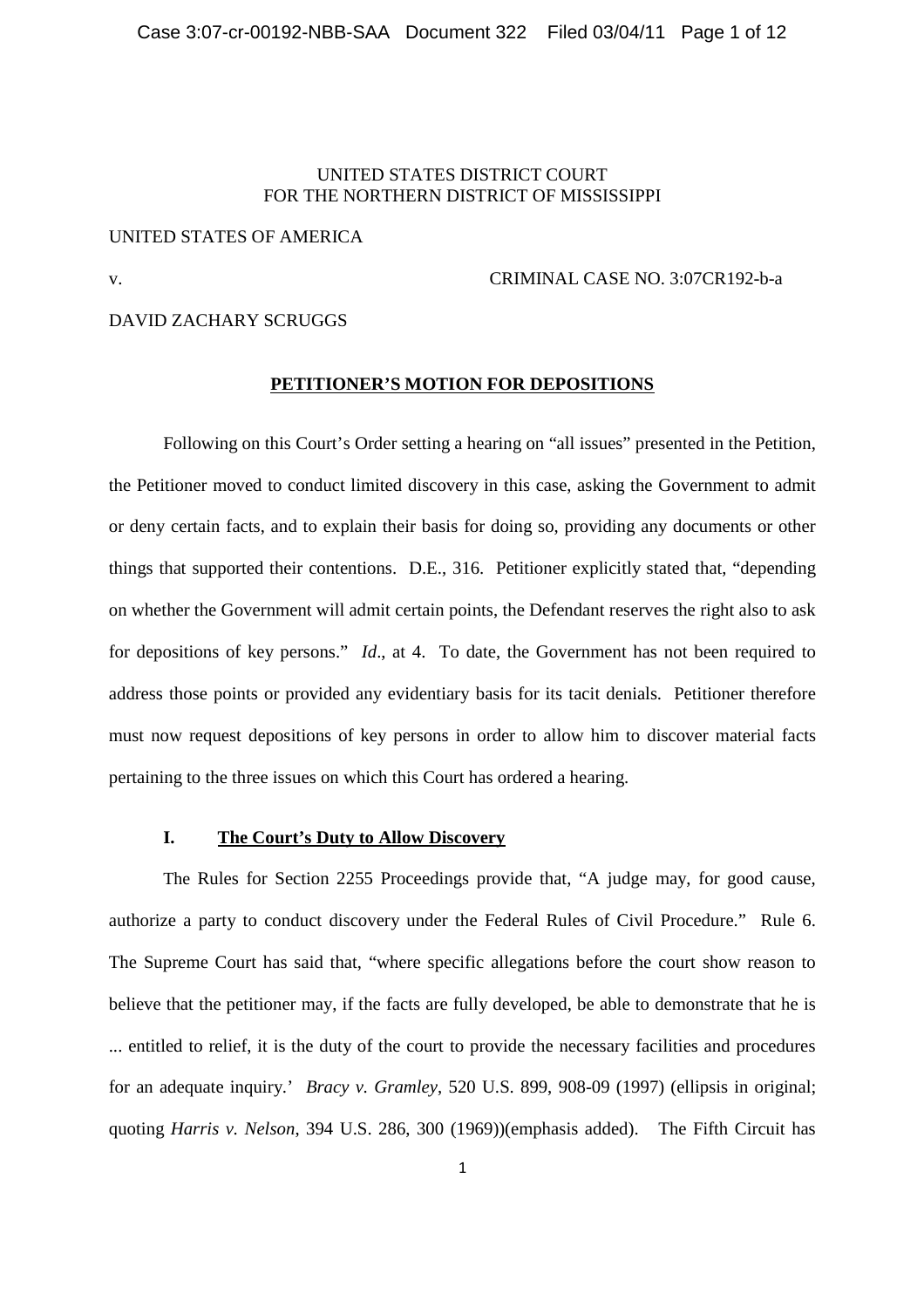warned that, "While the district court generally has discretion to grant or deny discovery requests under Rule 6, a court's blanket denial of discovery is an abuse of discretion if discovery is 'indispensable to a fair, rounded, development of the material facts.'" *East v. Scott*, 55 F.3d 996, 1001 (5th Cir., 1995) (quoting *Coleman v. Zant*, 708 F.2d 541, 547 (11th Cir.1983) (quoting *Townsend v. Sain*, 372 U.S. 293, 322 (1963))(emphasis added). Depositions, in particular, are an important mechanism for such factual development. *Id.* Just last year, for example, in the habeas case of *Hodges v. Epps*, Chief Judge Michael Mills allowed the petitioner to conduct four depositions. *See* Case No. 1:07CV66-MPM, Docket Entry 38, Feb. 1, 2010. *See generally*, *Dollar v. Long Mfg., N.C., Inc.,* 561 F.2d 613, 615-617 ( $5<sup>th</sup> Cir., 1977$ )(describing the "vital" role of depositions in particular, and holding that it was an abuse of discretion for the court to refuse to compel them).

## **II. The Depositions Requested**

The following states the name of each person whose deposition is requested, along with illustrative (but not exhaustive) information explaining the discoverable information that person is likely to provide. For the sake of brevity, each entry incorporates the knowledge stated for prior witnesses.

**Sidney Backstrom** – Mr. Backstrom was a co-defendant in this case, who worked in the Scruggs Law Firm across the hall from the Petitioner. Mr. Backstrom has discoverable knowledge concerning the Scruggs Katrina Group and their assessment of the *Jones* case, whether Petitioner ever knew about an alleged bribery scheme or whether there was any such bribery scheme. This Court has previously suggested that Mr. Backstrom would surely have discussed a bribery scheme with Petitioner (*see* Petition, D.E. 303 at 33), and Mr. Backstrom will put such speculation to rest. Specifically, Mr. Backstrom can provide context to the November 1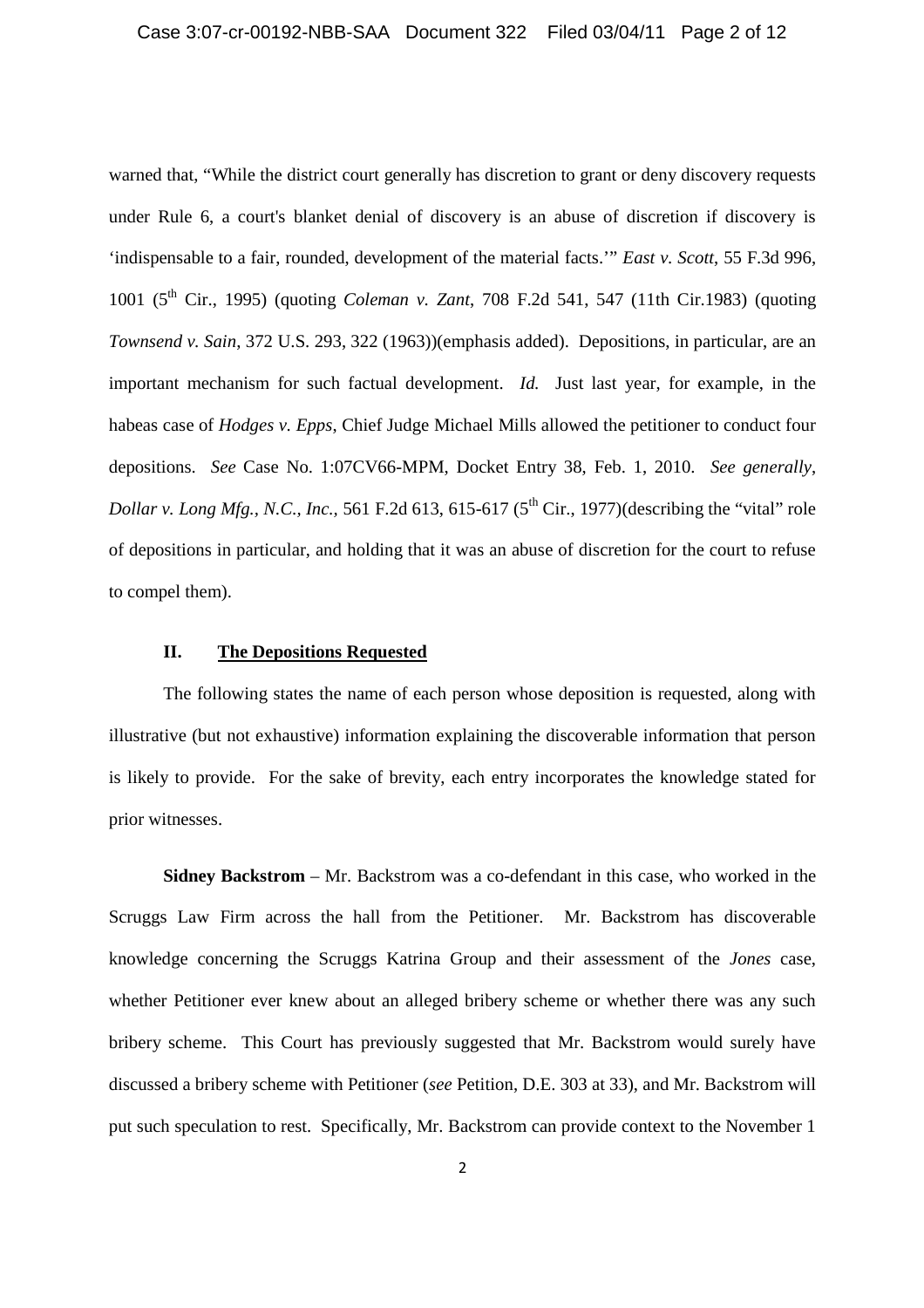recording, testifying as to whether Petitioner was present during key moments. Mr. Backstrom is also a witness regarding the existence of certain alleged conversations and emails, about which Timothy Balducci has testified falsely. Mr. Backstrom can also testify to whether Petitioner ever did anything to join the conspiracy, in support thereof, or to conceal the same, along with the state of mind of the Petitioner regarding Judge Lackey's order compelling arbitration. Mr. Backstrom also has knowledge of exculpatory discussions he had with federal authorities concerning Petitioner both before and after he became a cooperating witness, as well as about the existence or absence of any documentation of such discussions, which should have been disclosed to Petitioner. Mr. Backstrom will also impeach testimony and representations previously given to this Court by both Government witnesses and the Government itself. Mr. Backstrom presently resides in Texas, outside the civil subpoena power of this Court, making a deposition the only practicable way to get his testimony for this Court. *See* Fed. R. Civ. Proc. 45(b)(2) (stating the limits of the subpoena power). *White v. Thaler*, 610 F.3d 890, 897 (5th Cir., 2010) (holding that civil procedures apply to Section 2255 petitions).

**Richard Scruggs –** Mr. Scruggs was the primary defendant in this case, and has discoverable knowledge about the foregoing issues. Mr. Scruggs is also in the best position to testify about who created the alleged bribery scheme, when, and how, and most importantly, whether Petitioner was ever told about that alleged bribery scheme. In addition, Mr. Scruggs knows whether Petitioner was ever informed about the \$40,000 and \$10,000 payments to Mr. Balducci, or whether Petitioner was informed that the legal work assigned to Mr. Balducci on a Hurricane Katrina case was a mere sham, as the Government alleges, to provide cover for reimbursing the alleged bribery funds. Mr. Scruggs can also testify to whether Petitioner ever did anything to join the conspiracy, in support thereof, or to conceal the same. This testimony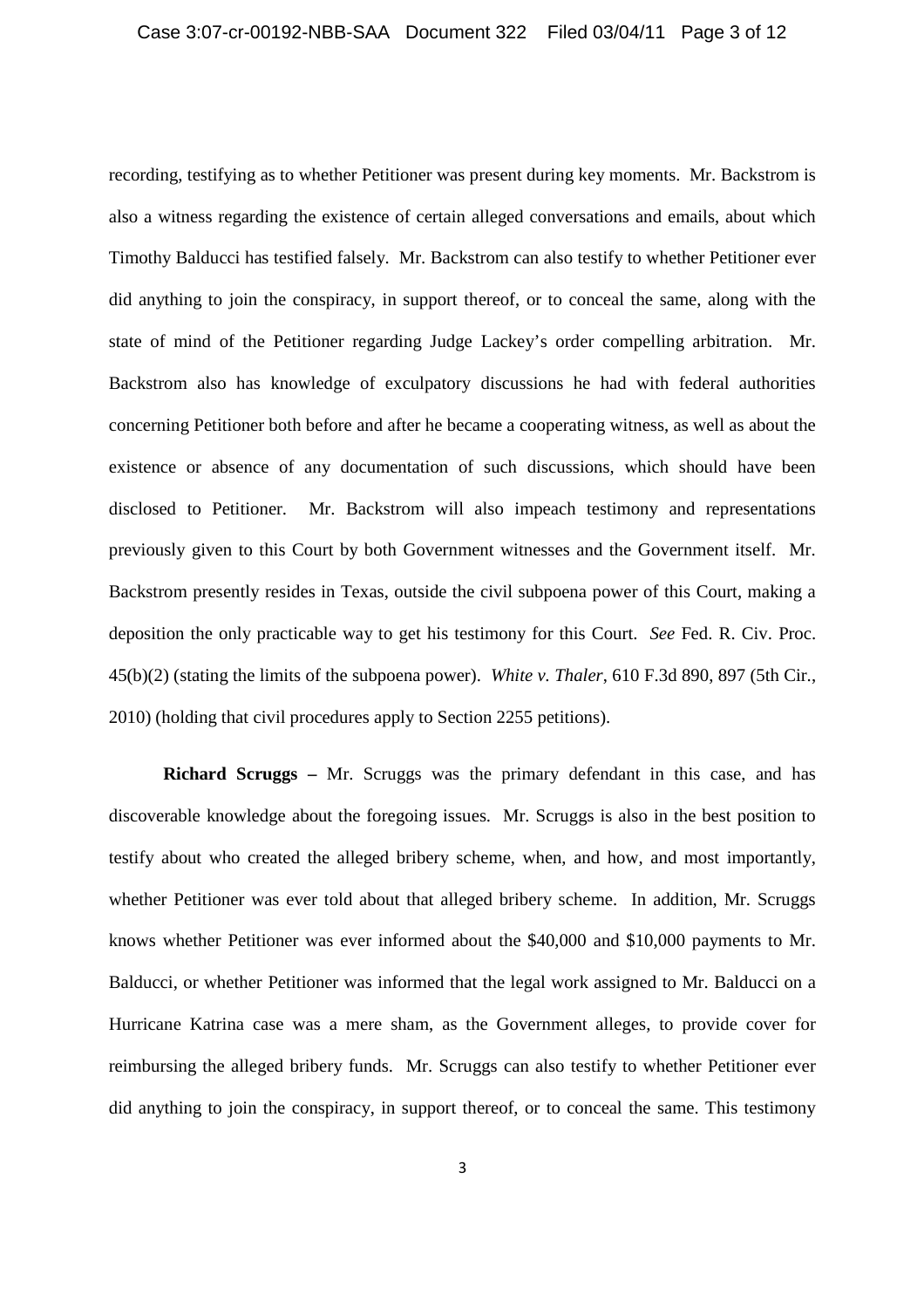will also serve to impeach testimony and representations previously given to this Court by both Government witnesses and the Government itself. Mr. Scruggs resides in a Federal Correctional Institution in Ashland, Kentucky, outside the civil subpoena power of this Court, making a deposition the only practicable way to get his testimony for this Court. *See* Fed. R. Civ. Proc. 45(b)(2) (stating the limits of the subpoena power).

**Steven Patterson** – Mr. Patterson was a co-defendant in this case, and has discoverable knowledge about many of the foregoing issues. In particular, various tape recordings include statements by Mr. Patterson showing that he intended to get reimbursement of the \$40,000 from P.L. Blake, without him or the Scruggs defendants ever knowing the purpose of the reimbursement. Further, Mr. Patterson is expected to testify that, contrary to the Government's representations, Mr. Patterson himself (rather than Petitioner) initially suggested that Balducci approach Judge Lackey *ex parte*. Mr. Patterson has knowledge about whether Petitioner ever knew about the bribery scheme. Mr. Patterson also has knowledge of exculpatory discussions he had with federal authorities concerning Petitioner both before and after he became a cooperating witness, as well as about the existence or absence of any documentation of such discussions. Mr. Patterson further has knowledge about the legitimacy of the Katrina *voir dire* work Mr. Balducci was hired to do. Such testimony will go directly to the state of mind of Petitioner, showing whether he had any knowledge of the Government's bribery scheme, and whether he was entrapped by the Government. This testimony will also serve to impeach testimony and representations previously given to this Court by both Government witnesses and the Government itself.

**Timothy Balducci** – Mr. Balducci is the government's star witness in this case, and Petitioner was never allowed to question him in the criminal proceedings. In addition to the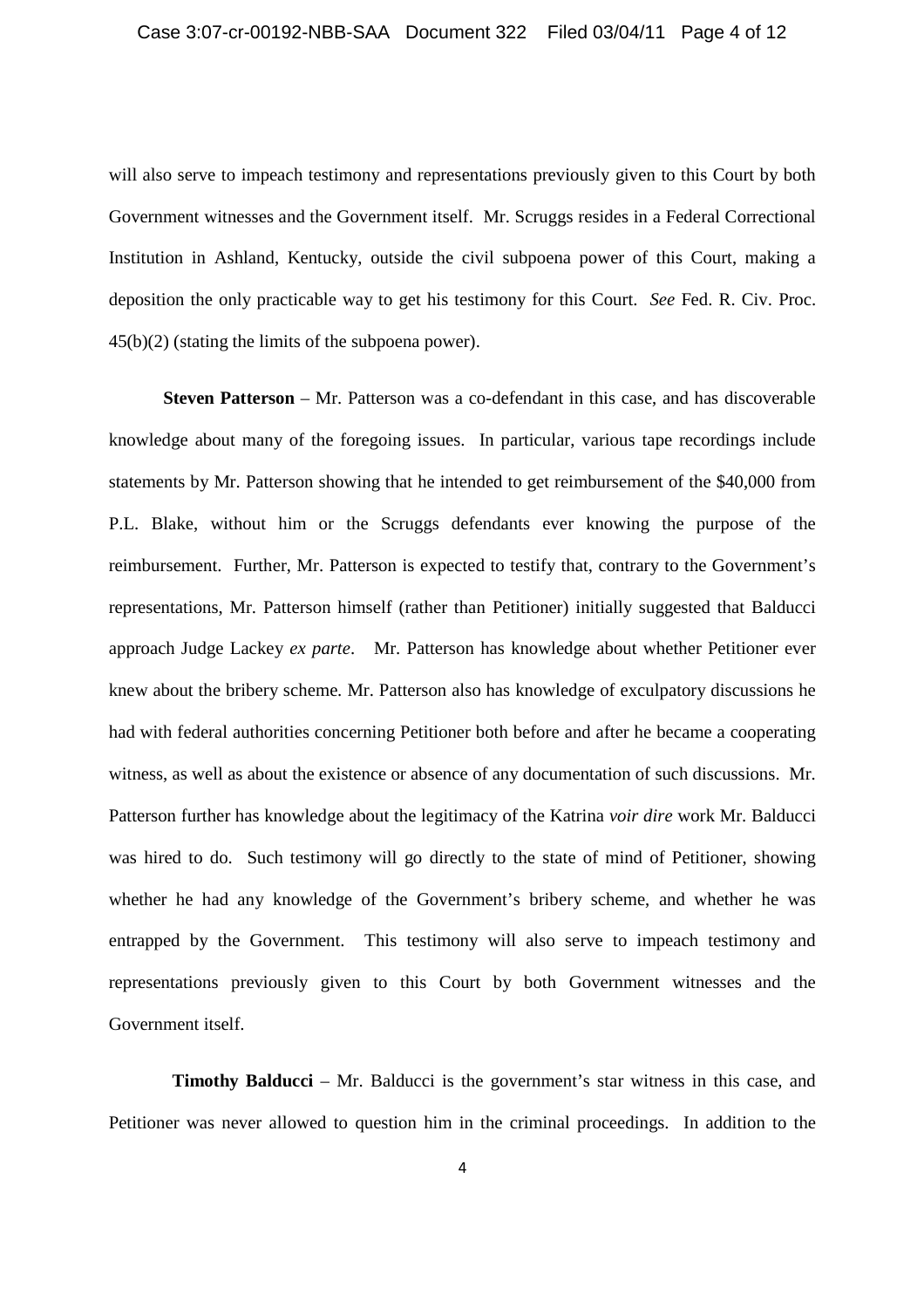foregoing, Balducci will testify about his false statement to the grand jury that he told Petitioner about a "\$10,000" payment to Judge Lackey and that Petitioner explicitly assented that it was "not a problem," statements which are refuted by the tape recording. Concerning that November 1 recording, Mr. Balducci will also testify about why he stated his intentions to speak with Mr. Backstrom and Richard Scruggs, but not Petitioner, and why he chose to speak in "sweet potato" code on that day rather than speak explicitly about his plan to bribe Judge Lackey. Balducci will also testify about what portions of the November 1 conversation Petitioner heard, versus the portions in which he was distracted or absent. Mr. Balducci will also testify concerning his candid, tape-recorded comments prior to his collaboration with the Government, which explicitly stated that the Scruggs defendants did not know, and would never know, about his bribery plan. Mr. Balducci will also testify about whether the Scruggs Defendants ever had an intention or predisposition to bribe Judge Lackey, or whether the Government entrapped them all. Mr. Balducci will also testify about a May 4 email, which the Government claims exists, but has never been found, and Mr. Balducci will testify about whether *any* email was sent in furtherance of the Government's conspiracy. Mr. Balducci will also testify about certain in-person and telephone conversations with Sid Backstrom, which Balducci claims happened, but which are rebutted by documentary evidence. Mr. Balducci will also testify about a November 19 meeting at the Scruggs Law Firm, for which the Government has concealed tape recordings, but where Petitioner explicitly asked Balducci for the fruits of his labor on the Katrina case, which the Government claims was a mere sham. Mr. Balducci will testify that Petitioner had no knowledge of or involvement in any wrongdoing in the Delaughter case. Mr. Balducci also has knowledge of exculpatory discussions he had with federal authorities concerning Petitioner after he became a cooperating witness, as well as about the existence or absence of any documentation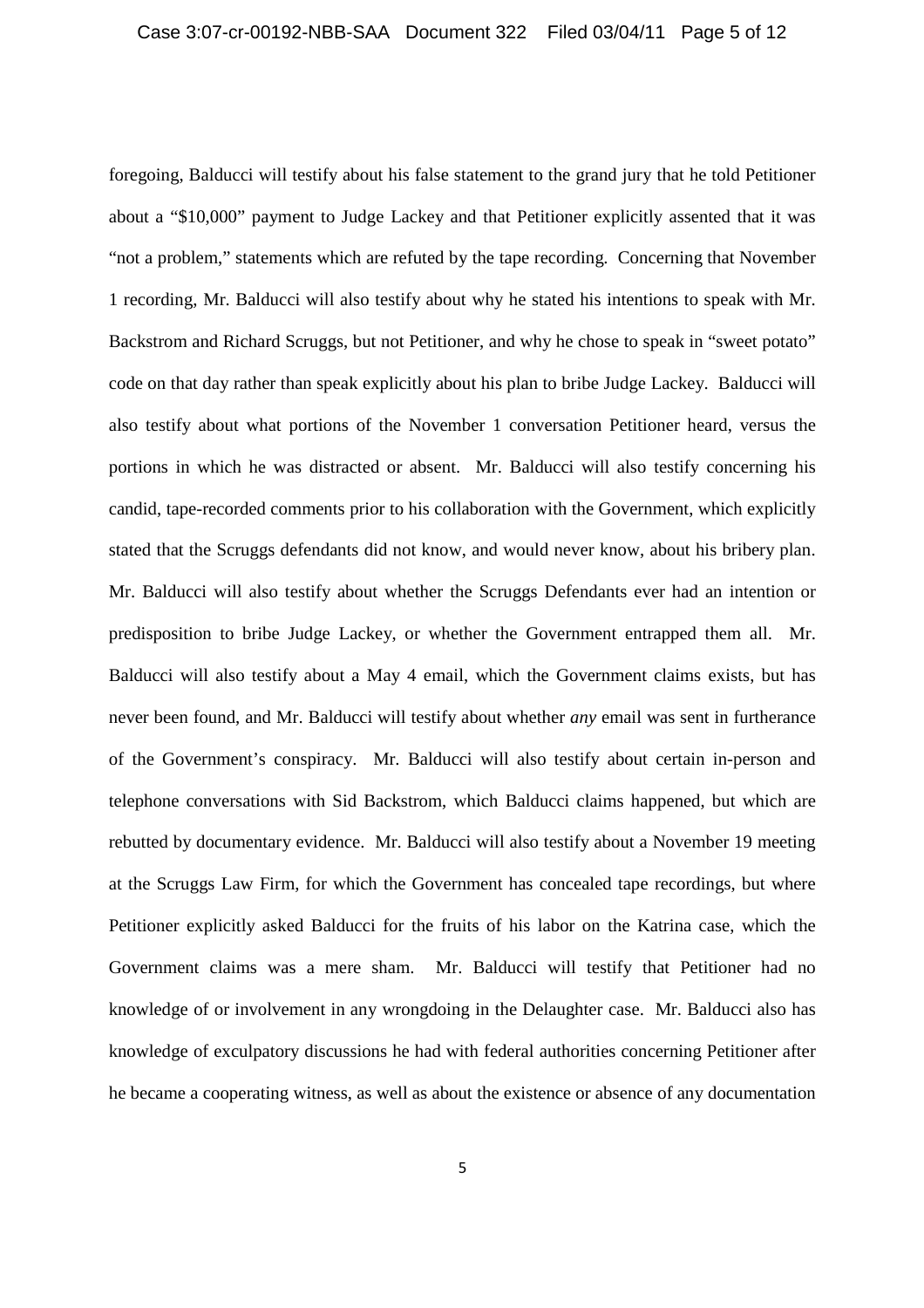of such discussions, which the Government has concealed to this day. This testimony will also serve to impeach testimony and representations previously given to this Court by both Government witnesses and the Government itself.

**Judge Henry Lackey** – Judge Lackey was the state court judge that demanded a bribe from Timothy Balducci, at the request and direction of the Government. Judge Lackey has personal knowledge as to whether there was any real dispute as to whether he should order arbitration, whether Mr. Balducci ever offered him a bribe, who first conceived of there being a bribe, and whether Mr. Balducci ever implicated Petitioner (or anyone else in the Scruggs Law Firm) in a bribe. The preliminary discussions between Mr. Balducci and Judge Lackey were not recorded, and Petitioner has not been provided with any FBI 302 reports for those discussions, making Judge Lackey's testimony all the more important. Judge Lackey has also has knowledge of exculpatory discussions he had with federal authorities concerning Petitioner as well as about the existence or absence of any documentation of such discussions. This testimony could also serve to impeach testimony and representations previously given to this Court by both Government witnesses and the Government itself. Because this Court did not allow Judge Lackey to take the stand at the February 2008 Hearing, Petitioner has not had a previous opportunity to question Judge Lackey regarding these issues.

**William Delaney –** Mr. Delaney was the FBI Special Agent in charge of the Lackey investigation. He is the person who, along with Tom Dawson and John Hailman, first conceived of a plan to bribe Judge Lackey, and who pressured Judge Lackey to demand such a bribe. Mr. Delaney had regular and continuous contact with both Judge Lackey and later Tim Balducci, and was charged with documenting all such contacts in standard FBI 302 Reports. Thus, Mr. Delaney has knowledge of exculpatory discussions concerning Petitioner as well as about the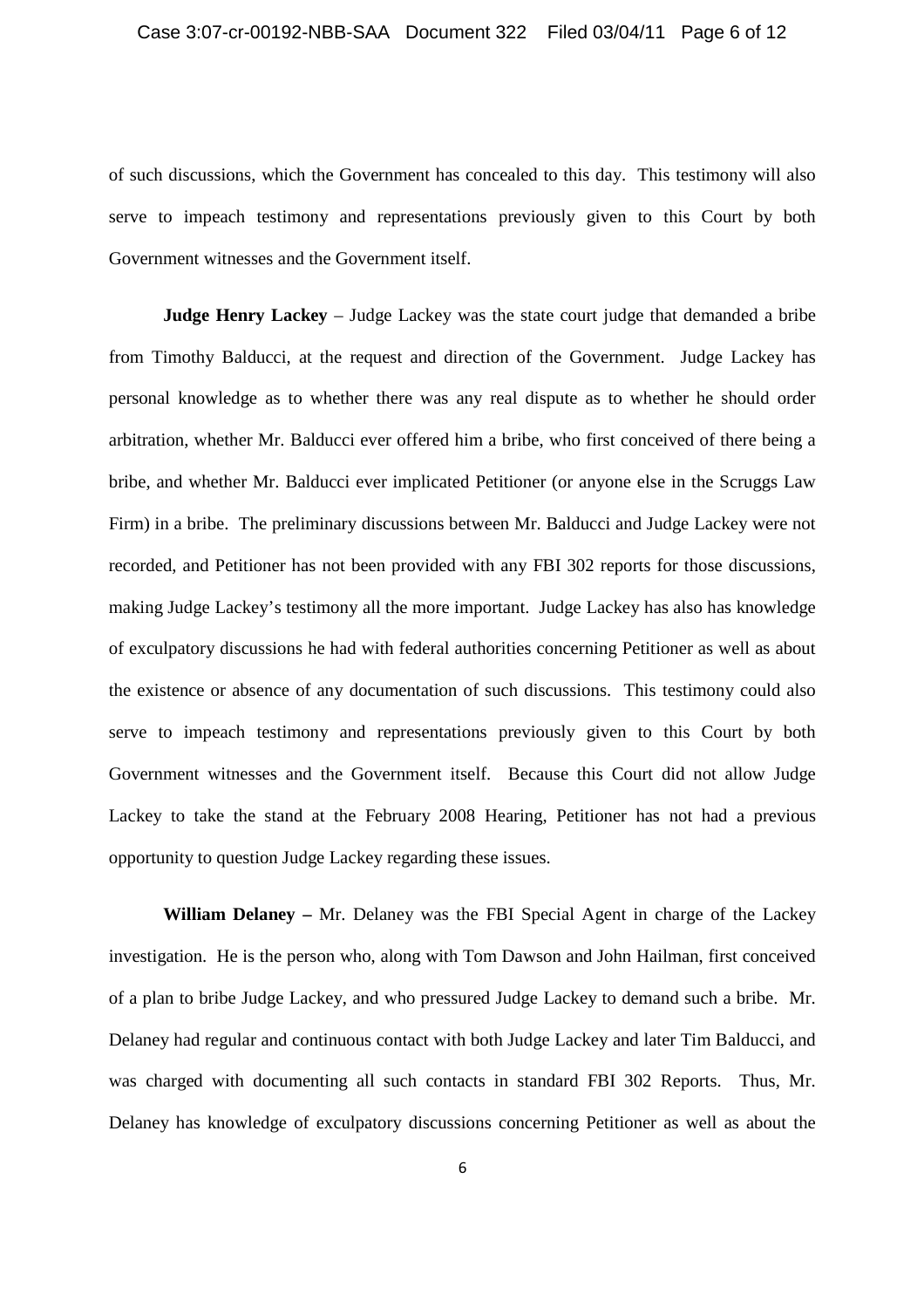existence or absence of any documentation of such discussions. In particular, after Judge Lackey withdrew from the *Jones* case, there was a May 22, 2007 meeting in which Mr. Delaney talked Judge Lackey into getting back in the investigation. Mr. Delaney was also responsible for recording Judge Lackey's conversations with Balducci and later, Balducci's conversations with members of the Scruggs Law Firm. In particular, Mr. Delaney can speak to the November 19 meeting in which Petitioner asked Mr. Balducci about his work on the Katrina case (which the Government insists was a sham). Mr. Delaney can resolve the mystery of this missing evidence, explaining why he chose not to create (or retain) a recording, and why he did not create (or retain) a 302 report for this key event exculpating the Movant despite FBI policy that every contact be the subject of a report. Mr. Delaney can also explain the instructions he gave to Balducci about the words and methods he used to try to trap people on tape, and Mr. Delaney will explain the absence of bugs in the Scruggs Law Firm offices and their telephones, which would have provided further exculpatory evidence. Such selective creation of evidence, if unexplained, will allow inferences adverse to the Government.

**Joseph Langston** – Mr. Langston was a government witness in this case, and in the Delaughter case, which the Government successfully threatened to use as 404(b) evidence against Petitioner. Mr. Langston will speak directly to the Government's false representation to the Court that Mr. Langston would "implicate" Petitioner in the Delaughter other case, and Mr. Langston will speak to the Government's state of knowledge and willfulness concerning that misrepresentation to the Court. Mr. Langston will explain why neither he, nor Mr. Farese, nor the prosecutors corrected the record, and specifically whether he was threatened by the Government to remain silent, while this Court was misled. Mr. Langston will also testify concerning the secret negotiations in which Anthony Farese represented both Mr. Langston and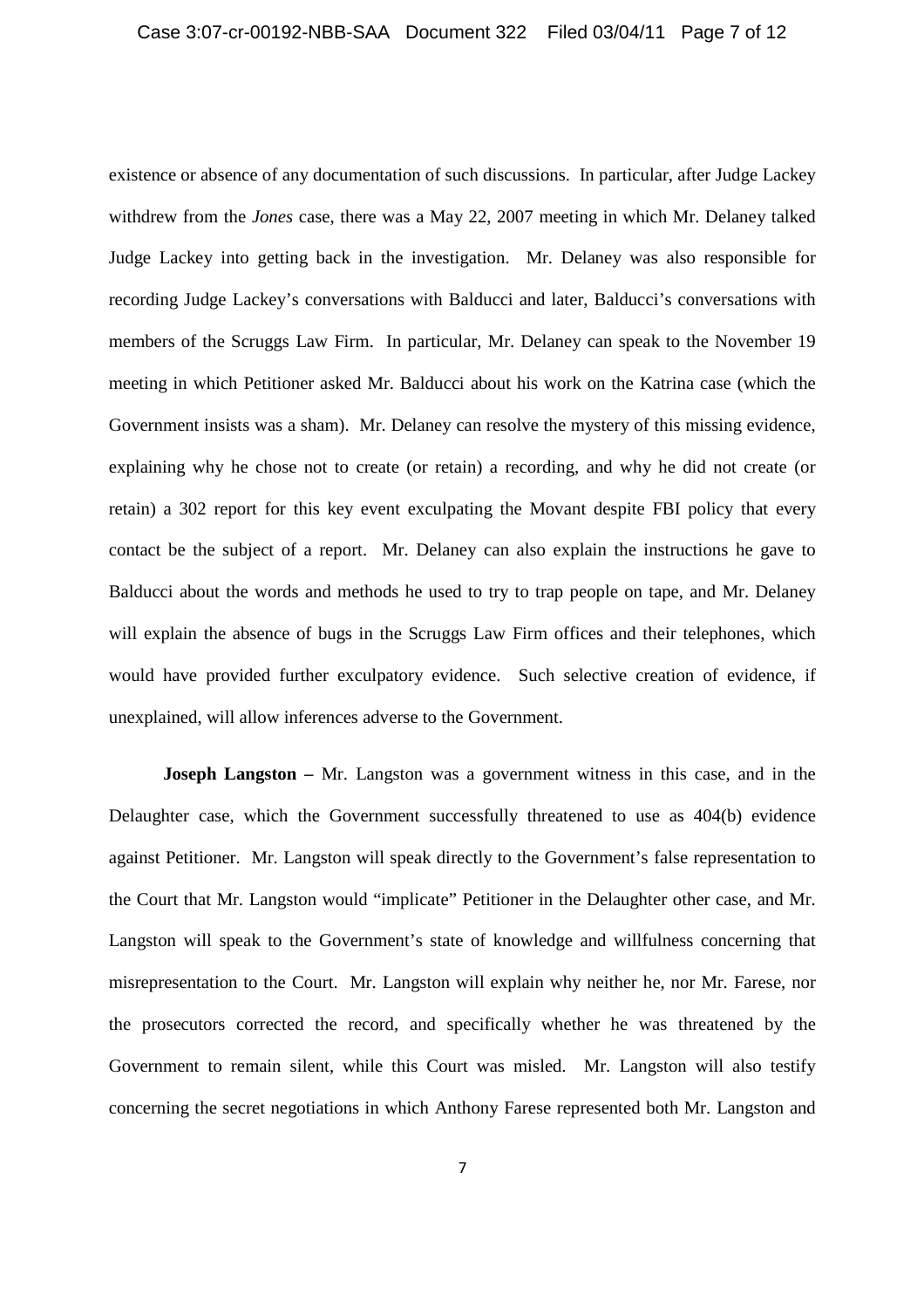# Case 3:07-cr-00192-NBB-SAA Document 322 Filed 03/04/11 Page 8 of 12

Petitioner, and specifically about whether Mr. Langston, Mr. Farese, and the Government understood the conflict of interest created by such dual-representation. Mr. Langston also has knowledge of exculpatory discussions he had with federal authorities concerning Petitioner both before and after he became a cooperating witness, as well as about the existence or absence of any documentation of such discussions. His testimony will also serve to impeach testimony and representations previously given to this Court by both Government witnesses and the Government itself. Mr. Langston resides in a Federal Correctional Institution in Montgomery, Alabama, outside the civil subpoena power of this Court, making a deposition the only practicable way to get his testimony for the Court. *See* Fed. R. Civ. Proc. 45(b)(2) (stating the limits of the subpoena power).

**Anthony Farese** – Mr. Farese can speak directly to the Government's efforts to use him to procure Mr. Langston's cooperation against Petitioner and the other Defendants. Mr. Farese can explain why he never disclosed his dual representation to the Petitioner, the others in the joint-defense pact, or the Court. Mr. Farese can speak to the Government's new representation in this Section 2255 proceeding that they secured an alleged "verbal waiver" from Petitioner. Mr. Farese will explain whether and why the Government pressured him not to secure a written waiver for over a month, specifically until after Mr. Langston's plea agreement had been finalized. Mr. Farese can further testify that in obtaining a written waiver from Petitioner on January 7, 2007, he did not disclose the nature of his dual representation of Mr. Langston, that Mr. Langston had been considered a criminal "target" for a month, his and Mr. Langston's negotiations with the Government, or Mr. Langston's agreement to plead and testify as a Government witness in Petitioner's case. All of which was directly adverse to Petitioner, and thus clearly material to the waiver. Mr. Farese will also speak to the Government's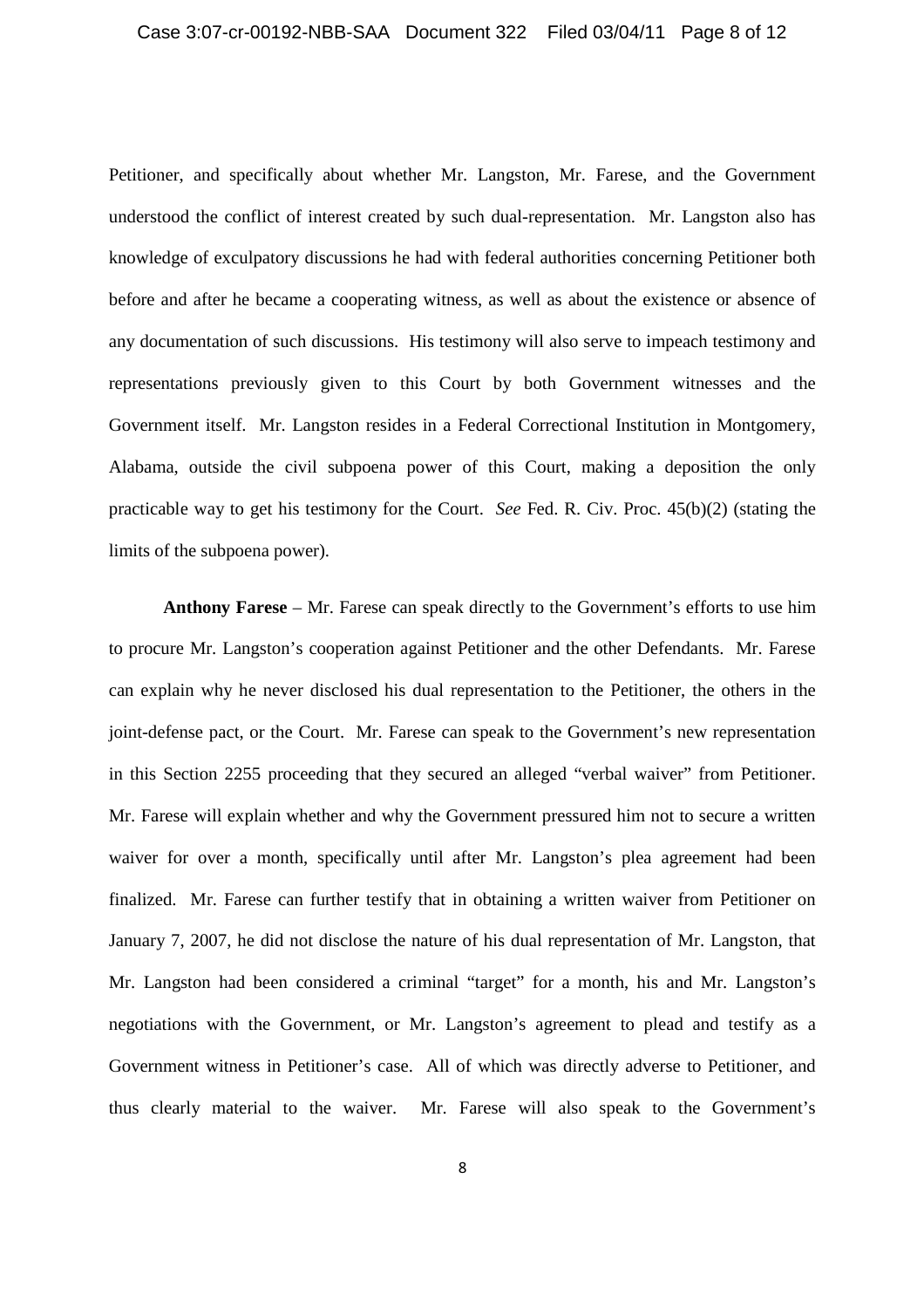misrepresentation concerning Mr. Langston's implicating Petitioner in the Delaughter case and why Mr. Farese, Mr. Langston, or the prosecutors never corrected the record until long after Petitioner went to prison. Overall, it appears that Mr. Farese self-servingly disagrees with certain facts stated in Mr. Dawson's book, so testimony is necessary to resolve that dispute.

**Thomas Dawson –** Mr. Dawson was the lead prosecutor in this case, and published a book in 2009 detailing the government's knowledge of an un-waivable ethical conflict in Mr. Farese representing both Petitioner and Mr. Langston. Mr. Dawson has knowledge that despite that awareness, the government co-opted Petitioner's counsel and secretly negotiated with Mr. Farese and Langston in order to secure a purported witness against Petitioner and his codefendants. Mr. Dawson has also specifically written about the prejudice that these tactics caused to Petitioner's case, stating that they Mr. Langston's (false) testimony created an "insurmountable" challenge to Petitioner, one that "blew a hole" in his case. Mr. Dawson will further explain that the Government knew all along that Mr. Langston would be adverse to the Scruggs Defendants, and that they even understood the conflict of interest that created, facts which go to the Government's willfulness in wrongdoing. Mr. Dawson's testimony will provide a foundation for many of the statements in that book, which otherwise may not be admissible. Mr. Dawson has already provided an affidavit in Mr. Farese's bar proceeding, showing that he has discoverable information. Mr. Dawson also has knowledge of exculpatory discussions key government witnesses had with federal authorities concerning Petitioner as well as about the existence or absence of any documentation of such discussions. Mr. Dawson's testimony will also serve to impeach testimony and representations previously given to this Court by both Government witnesses and the Government itself.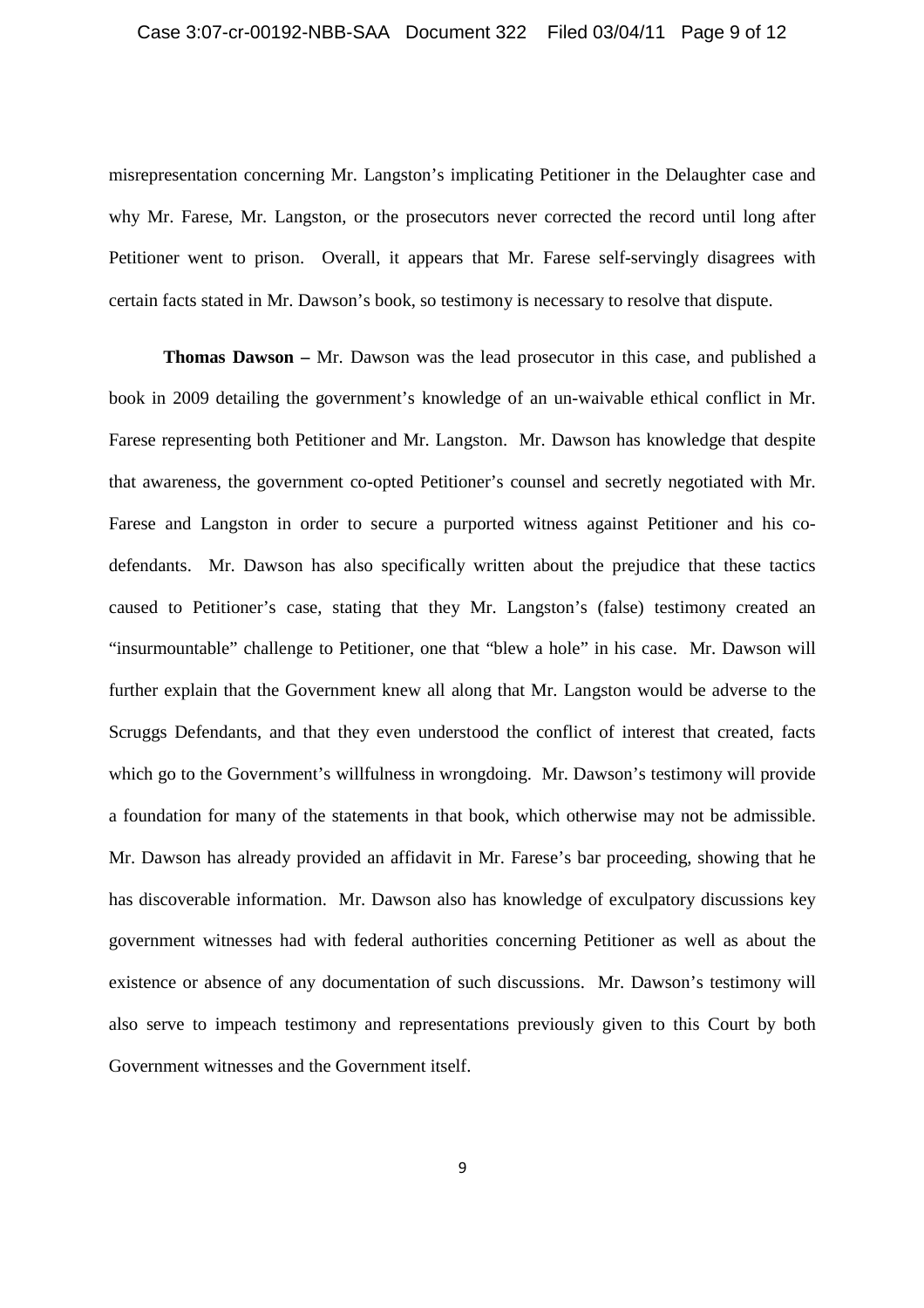**Judge David Sanders –** Judge Sanders was an assistant prosecutor in this case, and has previously submitted an affidavit showing that he has discoverable knowledge concerning the Government's efforts to co-opt Petitioner's counsel Mr. Farese, to secure a purported witness against Petitioner, and concerning the Government's misrepresentation about Mr. Langston. In his affidavit for Mr. Farese's bar proceeding, Judge Sanders says that Langston "always maintained that Zach Scruggs was uninvolved in the Wilson matter," and "at no time" said "anything to me that would have implicated Zach in the Wilson matter." *See* Petition at 9. Thus, Judge Sanders can speak directly to the state of mind of the Government, showing whether the misrepresentation was negligent or willful. Judge Sanders also has knowledge of exculpatory discussions key government witnesses had with federal authorities concerning Petitioner as well as about the existence or absence of any documentation of such discussions.

**Robert Norman** – Mr. Norman can speak to all of the above, but his testimony is particularly material to the Government's misrepresentation to this Court concerning Mr. Langston. What Mr. Norman knew, and when he knew it, is thus highly material, even though the Government will be held responsible for the knowledge of all the attorneys in the prosecutors' office. Mr. Norman has already filed an affidavit for Mr. Farese, showing that he has discoverable information, and has repeatedly made unsworn representations to this Court that there was "verbal waiver" from Petitioner regarding Mr. Farese's dual-representation, that there was a "misunderstanding" between him and Mr. Langston concerning Petitioner, and that an email was actually the basis for Mr. Norman's representation rather than Mr. Langston's testimony, which goes directly to the Government's state of mind. Mr. Norman will also testify with regard to why the Government never corrected the record, given Mr. Sanders' representation as to his knowledge of the truth all along (*supra*). Mr. Norman also has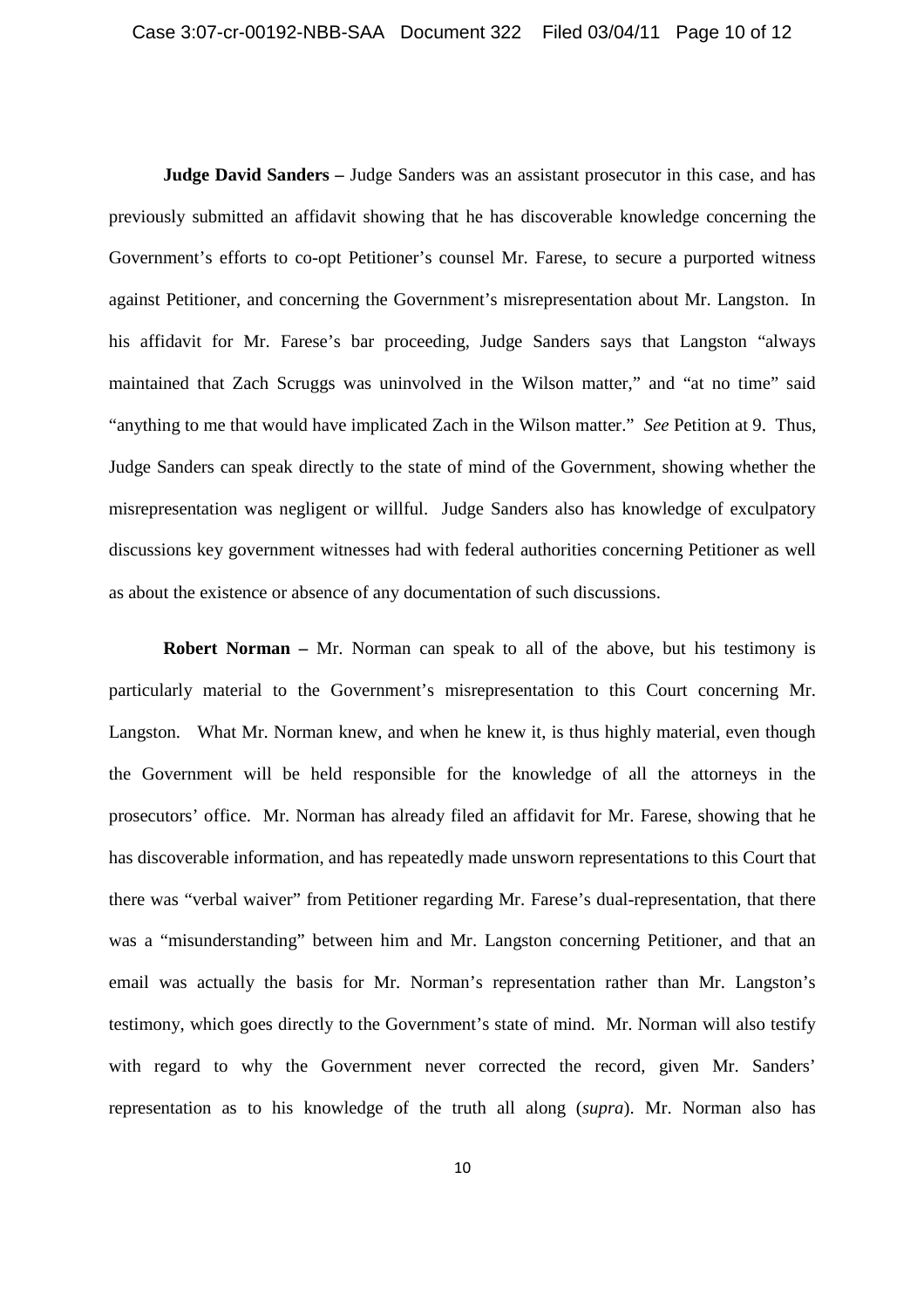knowledge of exculpatory discussions key government witnesses had with federal authorities concerning Petitioner as well as about the existence or absence of any documentation of such discussions.

**Other** -- Petitioner also requests depositions of any witnesses or other persons that the Government intends to rely upon at the hearing on this matter. The Government should be required to disclose those intentions immediately, so as to allow time for such depositions.

## **III. Conclusion**

These depositions are "indispensable to a fair, rounded, development of the material facts." *East*, 55 F.3d at 1001. Petitioner respectfully requests leave of Court to put these gentlemen under oath, so that the truth of this case can be readily determined and proven.

Respectfully submitted, this 4th day of March, 2011.

/s/Edward D. Robertson, Jr. Pro hac vice Bartimus, Frickleton, Robertson & Gorny, P.C. 715 Swifts Highway Jefferson City, Missouri 65109 573-659-4454 573-659-4460 (fax) chiprob@earthlink.net

Christopher T. Robertson Attorney at Law MS Bar # 102646 christophertrobertson@gmail.com 6342 N Via Lomas de Paloma Tucson, AZ 85718